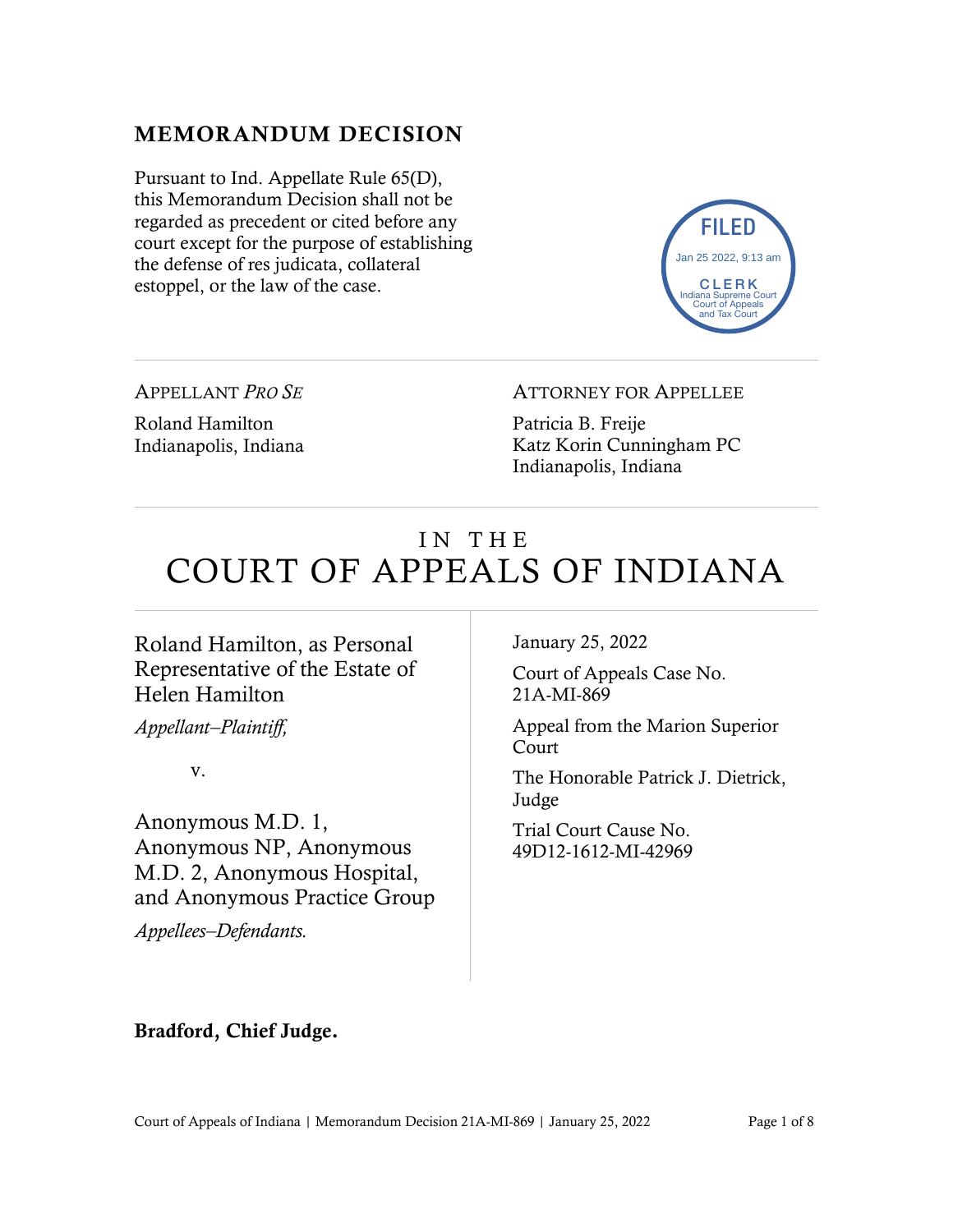### Case Summary

- [1] On November 12, 2015, Roland Hamilton, as the personal representative of the Estate of Helen Hamilton ("Mrs. Hamilton"), filed a proposed complaint against Anonymous M.D. 1, Anonymous M.D. 2, Anonymous NP, Anonymous Hospital ("Hospital"), and Anonymous Practice Group (collectively "the Defendants"), with the Indiana Department of Insurance ("IDOI") as required by the Indiana Medical Malpractice Act. Following a unanimous opinion by the Medical Review Panel that there had been no breach of the standard of care of Mrs. Hamilton, Hamilton filed a complaint for damages in the trial court. Anonymous Hospital ("Hospital") moved for summary judgment. Hamilton filed a response on October 30, 2019, designating affidavits of Nizar Suleman, M.D., and Pamela Noel, M.D., who opined that the Defendants had breached the standard of care. On September 18, 2020, after failing to remedy numerous discovery violations, Hamilton was barred from using this expert testimony until he complied with court orders.
- [2] On November 3, 2020, Anonymous M.D. 2 moved for summary judgment arguing that, because Hamilton had failed to remedy the discovery violations or disclose a new expert, the uncontroverted evidence showed no breach of the standard of care. Hamilton failed to respond and, after he was granted two continuances in order to respond to the motion for summary judgment and failed to appear at a hearing on the matter, the trial court granted summary judgment in favor of the Defendants. Hamilton appeals, *pro se*, arguing that the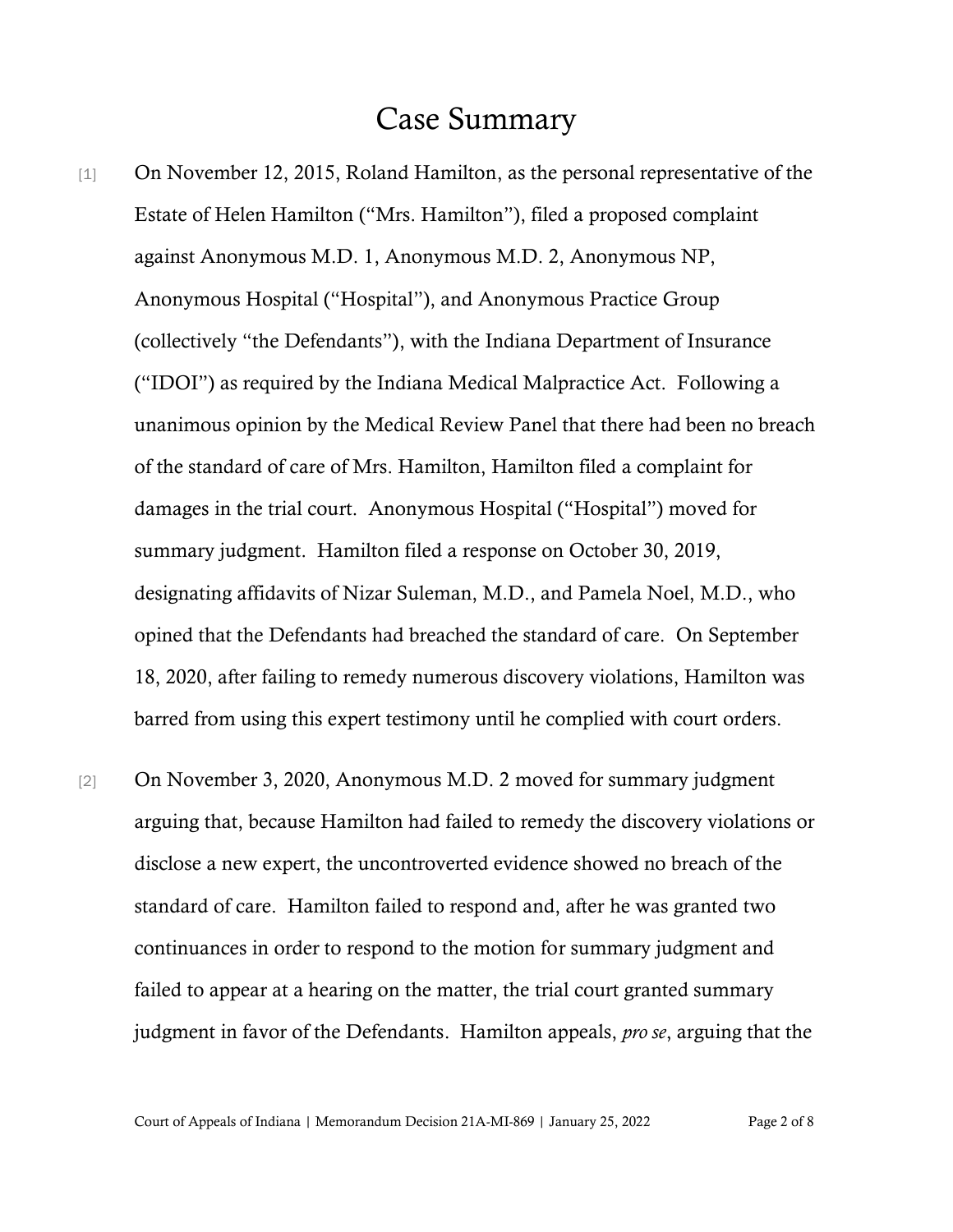trial court erred in granting summary judgment, had no subject matter jurisdiction, and imposed overbroad sanctions. We affirm.

## Facts and Procedural History

- [3] On November 12, 2015, pursuant to the Indiana Medical Malpractice Act, Hamilton filed a proposed complaint with the IDOI, alleging that the Defendants failed to comply with applicable standard of care for infection control, sepsis, severe sepsis, septic shock, respiratory failure, klebsiella pneumonia, pleural effusion, and empyema. Hamilton's case was reviewed by a medical review panel, which issued a unanimous opinion that all healthcare providers had complied with the applicable standard of care. Hamilton filed suit on December 7, 2016. On October 2, 2019, the Hospital moved for summary judgment. Hamilton filed a response on October 30, 2019, designating affidavits from Nizar Suleman, M.D., and Pamela Noel, M.D., who opined that Defendants had breached the standard of care.
- [4] During the course of discovery, Hamilton failed to produce his communications with the designated experts despite multiple requests from the Defendants that he do so. The Hospital subsequently filed a motion to compel discovery on March 6, 2020. On March 25, 2020, the trial court ordered Hamilton to provide "full and complete responses to Defendants' Request for Production of Documents to Plaintiff, including but not limited to all communications and documents exchanged between Mr. Hamilton and Dr. Noel or Dr. Suleman[,]" with responses being due fifteen days from the date of the order. Appellant's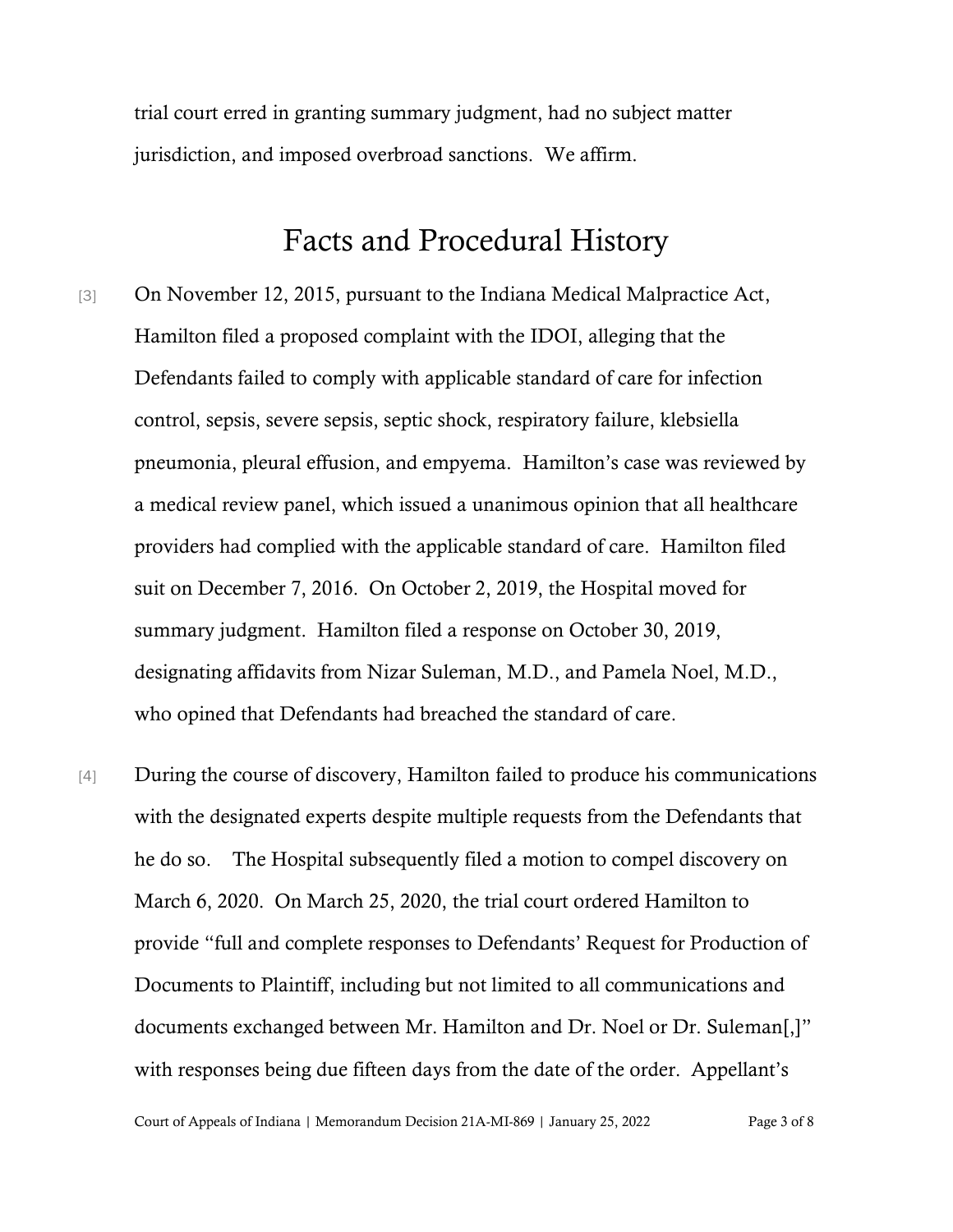App. Vol. II p. 39–40. On July 14, 2020, The Hospital moved to dismiss and for sanctions. Anonymous M.D. 2 joined in the motion.

- [5] Following a hearing on the matter, the trial court denied the motion to dismiss, but ordered sanctions against Hamilton. Specifically, the trial court struck Hamilton's experts and imposed monetary sanctions, giving Hamilton thirty days from the order's date, September 18, 2020, to pay the sanction before he could disclose a new expert to counter the pending motion for summary judgment.
- [6] Hamilton filed a motion to correct error, appealing the trial court's sanctions on October 19, 2020. On October 29, 2020, the trial court partially granted Hamilton's motion vacating the order for monetary sanctions but reaffirming the order striking Hamilton's experts.
- [7] On November 3, 2020, Anonymous M.D. 2 moved for summary judgment arguing that, because Hamilton had failed to remedy the discovery violations or disclose a new expert, the uncontroverted evidence showed no breach of the standard of care. On November 30, 2020, Hamilton moved for certification of interlocutory appeal and to stay proceedings pending appeal, contesting the trial court's striking of experts. On December 1, 2020, Hamilton asked for, and received, an enlargement of time to respond to the motion for summary judgment. On December 13, 2020, the trial court granted Hamilton's November 30, 2020, motion for certification of interlocutory appeal, which Hamilton did not pursue.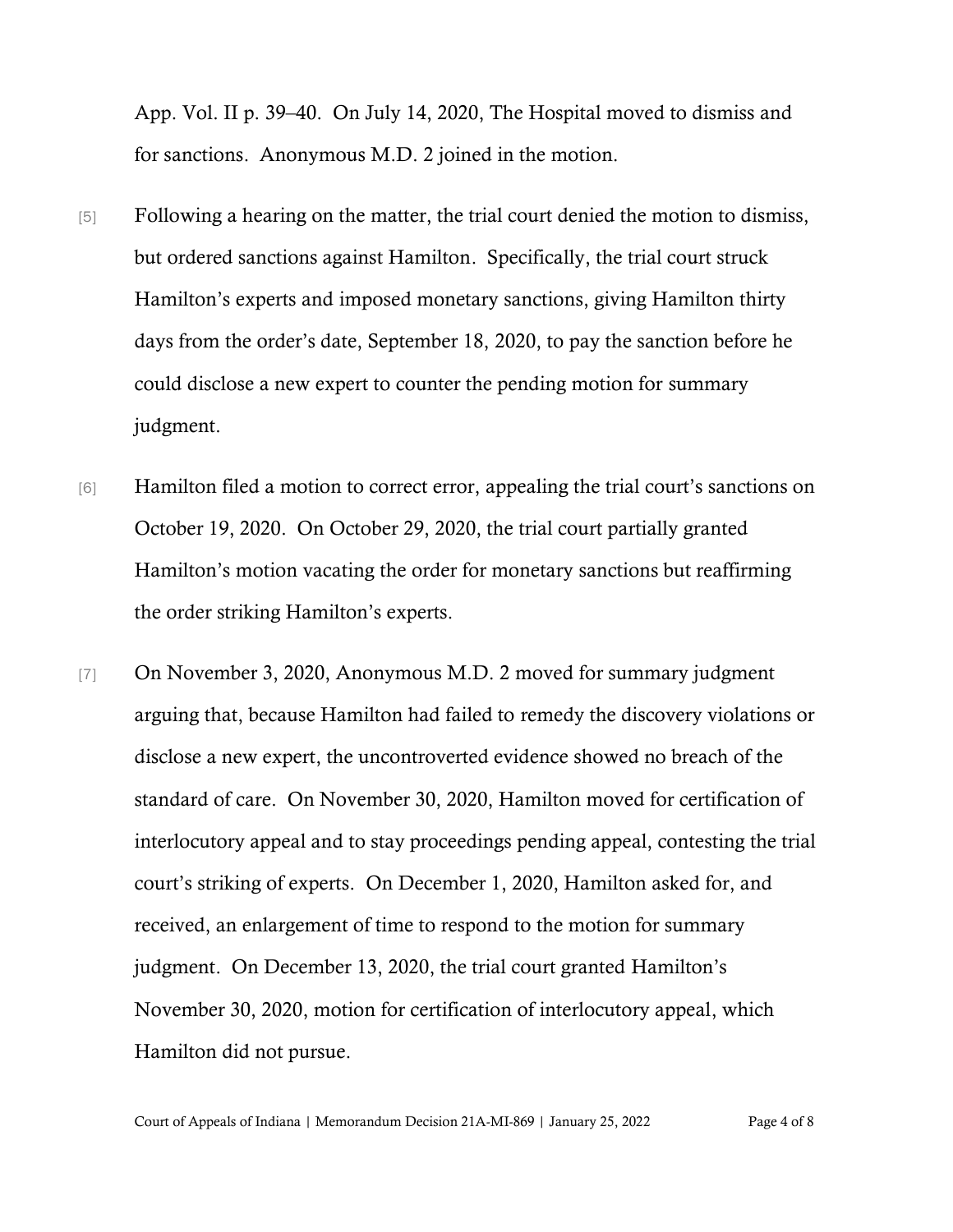[8] Hamilton requested a second and third enlargement of time in which to respond to the pending motions for summary judgment on January 4, 2021, and February 3, 2021, which were, respectively, granted and denied. On February 19, 2021, Anonymous M.D. 2 renewed his motion for summary judgment. The trial court scheduled a status conference hearing for March 15, 2021. Hamilton failed to appear at the hearing or file a response to the motion for summary judgment. At the conclusion of the hearing, the trial court granted Anonymous M.D. 2's motion for summary judgment. On April 10, 2021, Hamilton filed a motion to correct error, which was denied.

# Discussion and Decision

[9] "Summary judgment is appropriate only when there are no genuine issues of material fact and the moving party is entitled to judgment as a matter of law." *Robbins v. Trustees of Ind. Univ.*, 45 N.E.3d 1, 6 (Ind. Ct. App. 2015) (*citing* Ind. Tr. R. 56(C)). "In reviewing a trial court's ruling on summary judgment, this court stands in the shoes of the trial court and applies the same standard in determining whether to affirm or reverse the grant of summary judgment." *Id*. (*citing Doe v. Lafayette Sch. Corp.*¸846 N.E.2d 691, 695 (Ind. Ct. App. 2006), *reh'g denied, abrogated on other grounds*). "On appeal, a trial court's grant of summary judgment is 'clothed with a presumption of validity.'" *Rosi v. Business Furniture Corp.*, 615 N.E.2d 431, 435 (Ind. 1993) (*citing Ind. Dept. Revenue v. Caylor-Nickel Clinic*, 587 N.E.2d 1311, 1312–13 (Ind. 1992)). "The burden is on the moving party to prove the non–existence of a genuine issue of material fact". *Mullin v.*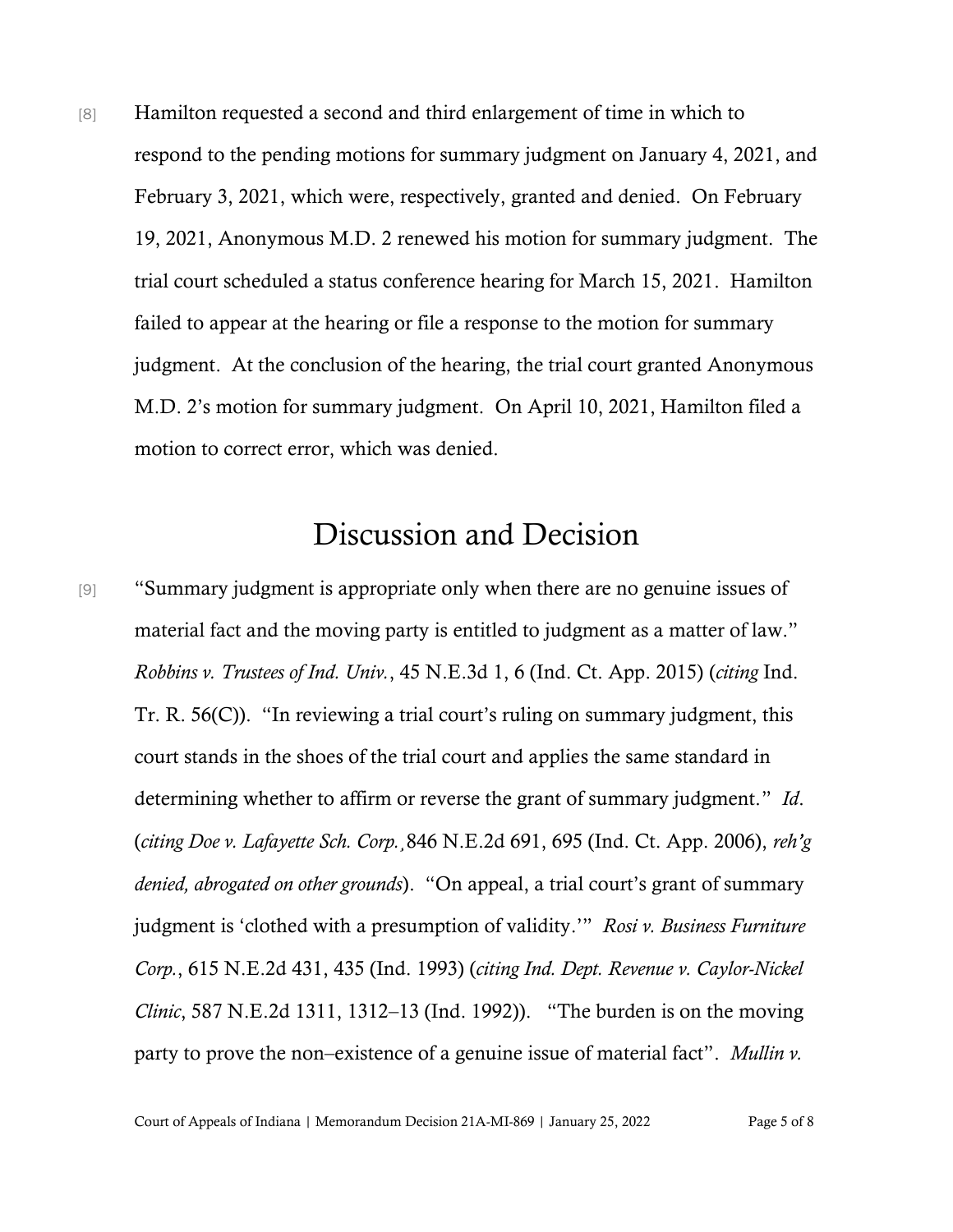*Municipal City of South Bend*, 639 N.E.2d 278, 281 (Ind. 1994). "[T]he burden then shifts to the nonmovant to set forth specifically designated facts showing that there is a genuine issue for trial." *Robbins*, 45 N.E.3d at 6.

- [10] "It is well settled that in the medical negligence claim, the plaintiff must prove by expert testimony not only that the defendant was negligent, but also that the defendant's negligence proximately caused the plaintiff's injury." *Schaffer v. Roberts*, 650 N.E.2d 341, 342 (Ind. Ct. App. 1995). "Moreover, where there is a unanimous medical review panel determination favoring the defendant and no countervailing expert opinion, the defendant is entitled to judgment as a matter of law." *Bunch v. Tiwari*, 711 N.E.2d 844, 850 n. 4 (Ind. Ct. App. 1999).
- [11] Hamilton argues that the trial court erred in entering summary judgment.<sup>1</sup> Specifically, Hamilton argues that the trial court entered summary judgment before the expiration of the thirty-day window provided by Indiana Tr. R. 56(C) and that the trial court entered "summary judgment order on a complaint without an opinion from the medical review panel." Appellant's Br. p. 8. As for the timing issue, Hamilton never filed a response to the motion for summary judgment filed November 3, 2020, despite being given two extensions of time over the course of three months in which he could have responded. By the time the trial court granted summary judgment for the Defendants on March 15,

<sup>&</sup>lt;sup>1</sup> While Hamilton also argues that the trial court abused its discretion in imposing a sanction striking his expert witnesses, he has waived that argument on appeal by failing to pursue his interlocutory appeal. *Hanson v. State*, 695 N.E.2d 1042, 1044 (Ind. Ct. App. 1998) ("Failure to timely perfect an interlocutory appeal results in forfeiture of the opportunity to pursue the appeal.").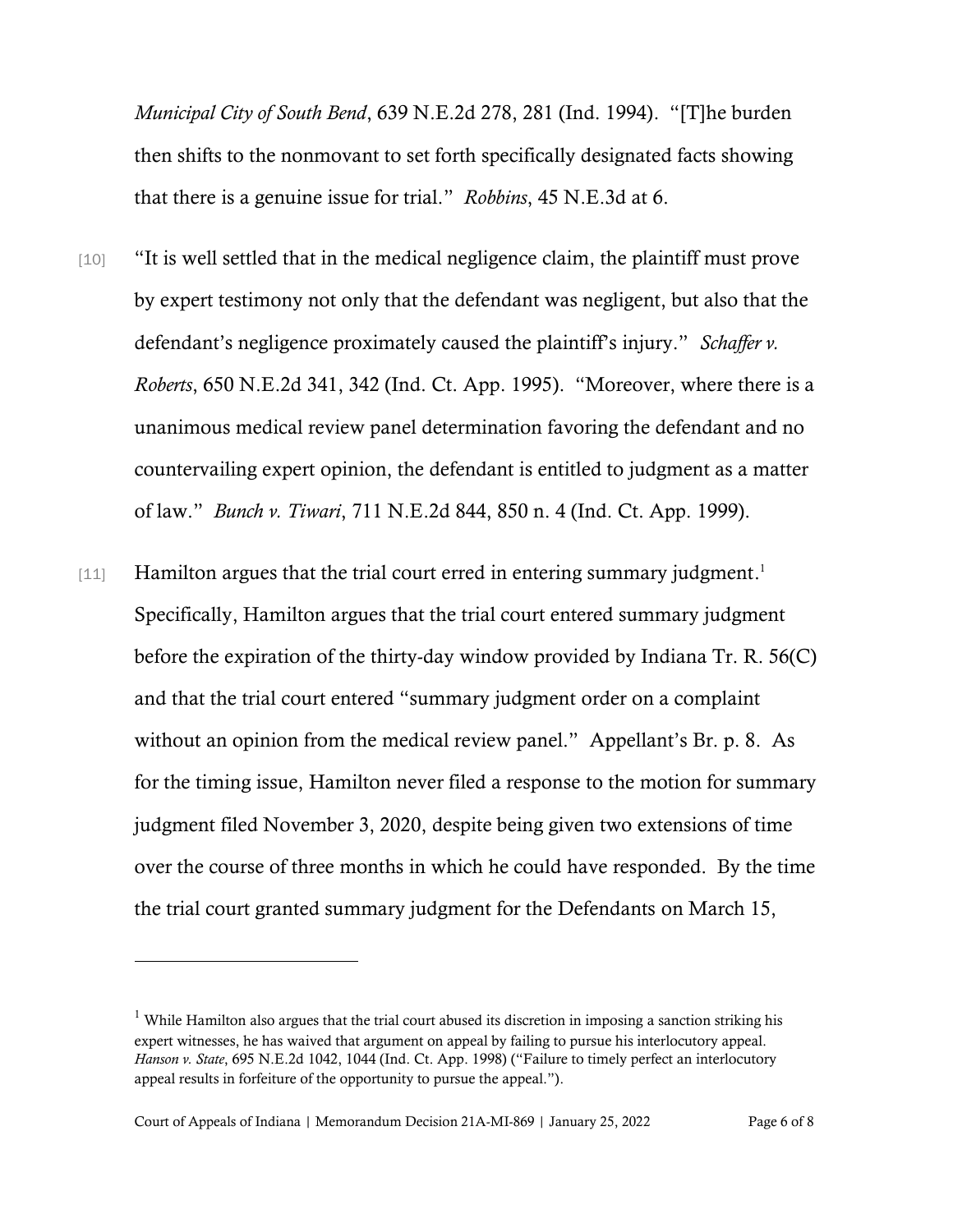2021, far more than thirty days had gone by since the initial November 3, 2020, motion and Hamilton had filed and been granted two additional enlargements of time. Hamilton's failure to comply with the trial court's discovery order resulted in the trial court striking his expert's testimony. Hamilton never complied with the trial court's discovery order so that he might introduce new expert testimony. Because the medical review panel unanimously determined that the Defendants had not breached the standard of care, and Hamilton failed to supply expert testimony supporting an argument to the contrary, the trial court did not err in granting the motion for summary judgment.

[12] Hamilton's arguments that the trial court erred, and did not have subject matter jurisdiction, when entering summary judgment on a claim where the medical review panel did not consider his claim for sepsis do not alter the dispositive effect of his failure to respond to the motion for summary judgment. Indiana Code section 34-18-10-22 states that "the panel has the sole duty to express the panel's expert opinion as to whether or not the evidence supports the conclusion that the defendant or defendants acted or failed to act within the appropriate standards of care as charged in the complaint." The medical review panel received Mrs. Hamilton's entire medical chart as well as the Parties' submissions of evidence, which contained arguments on a wide range of medical issues and allegations, including whether Mrs. Hamilton had sepsis during her hospitalization. The fact that the medical review panel opinion did not address its consideration of Mrs. Hamilton's sepsis does not mean that the medical review panel did not consider the issue. *See McKeen v. State*, 61 N.E.3d